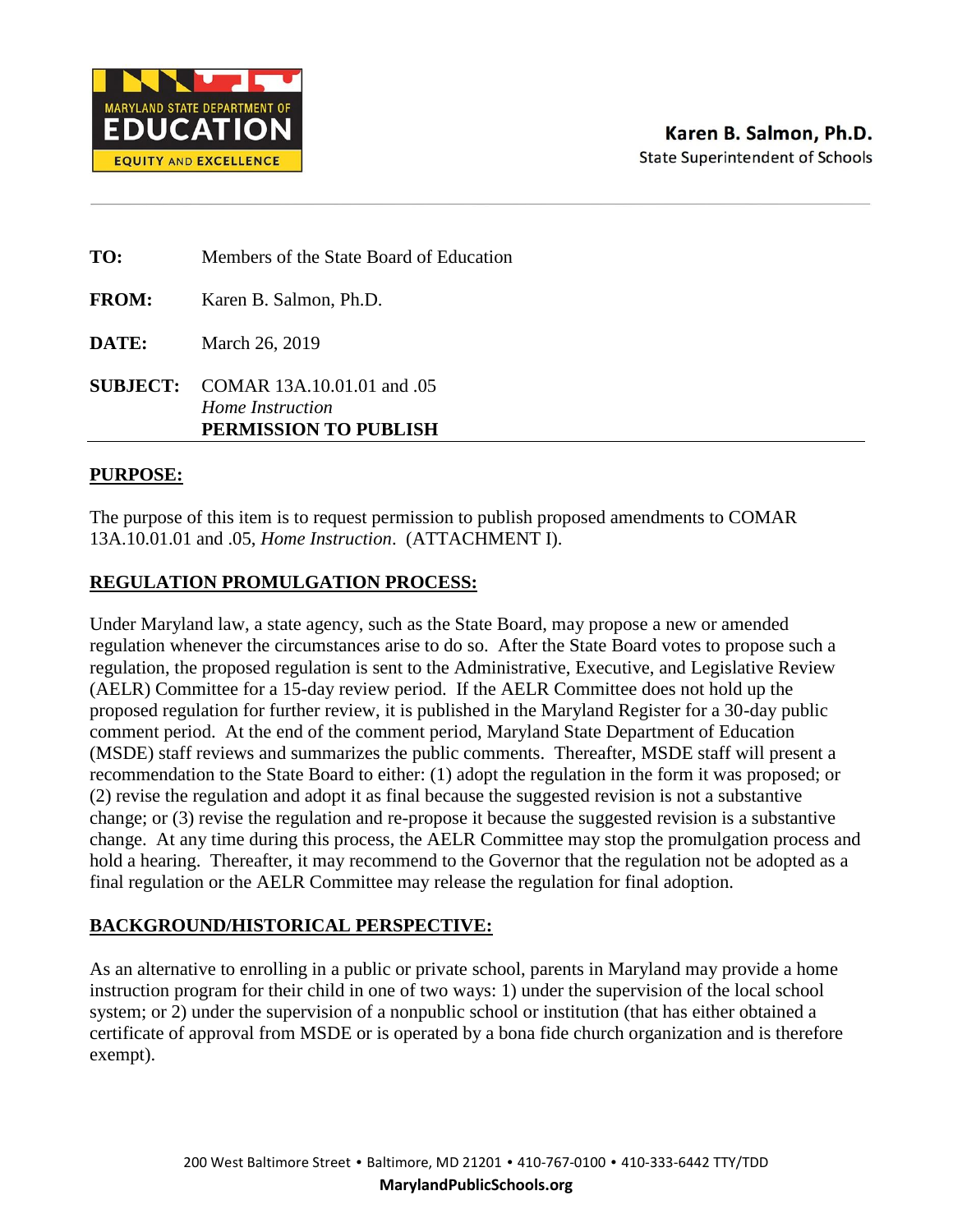Members of the State Board of Education March 26, 2019 Page 2

Completion of a home instruction program does not lead to a Maryland High School Diploma. If a child transfers from a home instruction program to a public school and meets all graduation requirements, then he or she may receive a Maryland High School Diploma. Another frequently used option is to obtain a Maryland High School Diploma by examination, which requires a child to successfully complete the General Educational Development (GED) test.

If a home instruction program is supervised by the local school system, the parent must maintain a portfolio of materials to demonstrate the provision of regular, thorough instruction during the school year in the studies usually taught in the public schools to children of the same age. The portfolio is generally reviewed at the conclusion of each semester at such times as are mutually agreeable to the local school system and the parent. In addition to the portfolio review, the parent must agree to permit a representative of the local school system to observe instruction at a time and place that is mutually agreeable to both parties.

If a home instruction program is supervised by a nonpublic school or institution, the parent must either have pre-enrollment and periodic conferences with the school or institution, or be assigned a schoolbased teacher who can assist the parent in implementing the home instruction program. In addition, schools or institutions offering an educational program operated by a bona fide church organization must make annual visits to the site where the child is receiving instruction, which is usually the family home.

The proposed amendments are the result of stakeholder feedback. Local school systems do not provide funding for the level of staffing required to observe instruction, nor can they ensure staff safety in private homes. Given the increasing number of families utilizing home instruction, local school systems rely heavily on portfolio review. Nonpublic schools and institutions also find annual visits burdensome, and some have considered turning to technologies like Skype instead. Finally, several home instruction organizations have expressed concerns about supervision that includes observing instruction in the family home. Their concerns related to privacy as well as practicality (i.e., whether visiting the home to observe a single lesson leads to valid conclusions about the home instruction program).

While portfolio reviews and parent conferences would remain intact, the proposed amendments would eliminate references to observing instruction and annual home visits from the current regulations. This would bring Maryland into alignment with several other states, including Virginia, Pennsylvania, New York, and Massachusetts. Each of these states utilizes various methods to evaluate a child's progress (e.g., review of work samples, standardized assessments), but none of them requires first-hand observation of instruction or home visits.

## **EXECUTIVE SUMMARY:**

For parents whose child's home instruction program is being supervised by the local school system, the proposed amendments would eliminate the need for the parent to agree to permit a representative of the local school system to observe instruction as part of the portfolio review process. For parents whose child's home instruction program is being supervised by a nonpublic school or institution, the proposed amendments would similarly eliminate annual visits by supervisory personnel to the site where the child is receiving instruction, which is usually the family home. The proposed amendments reflect current practice and available staffing in local school systems, as well as address the privacy concerns of home instruction organizations.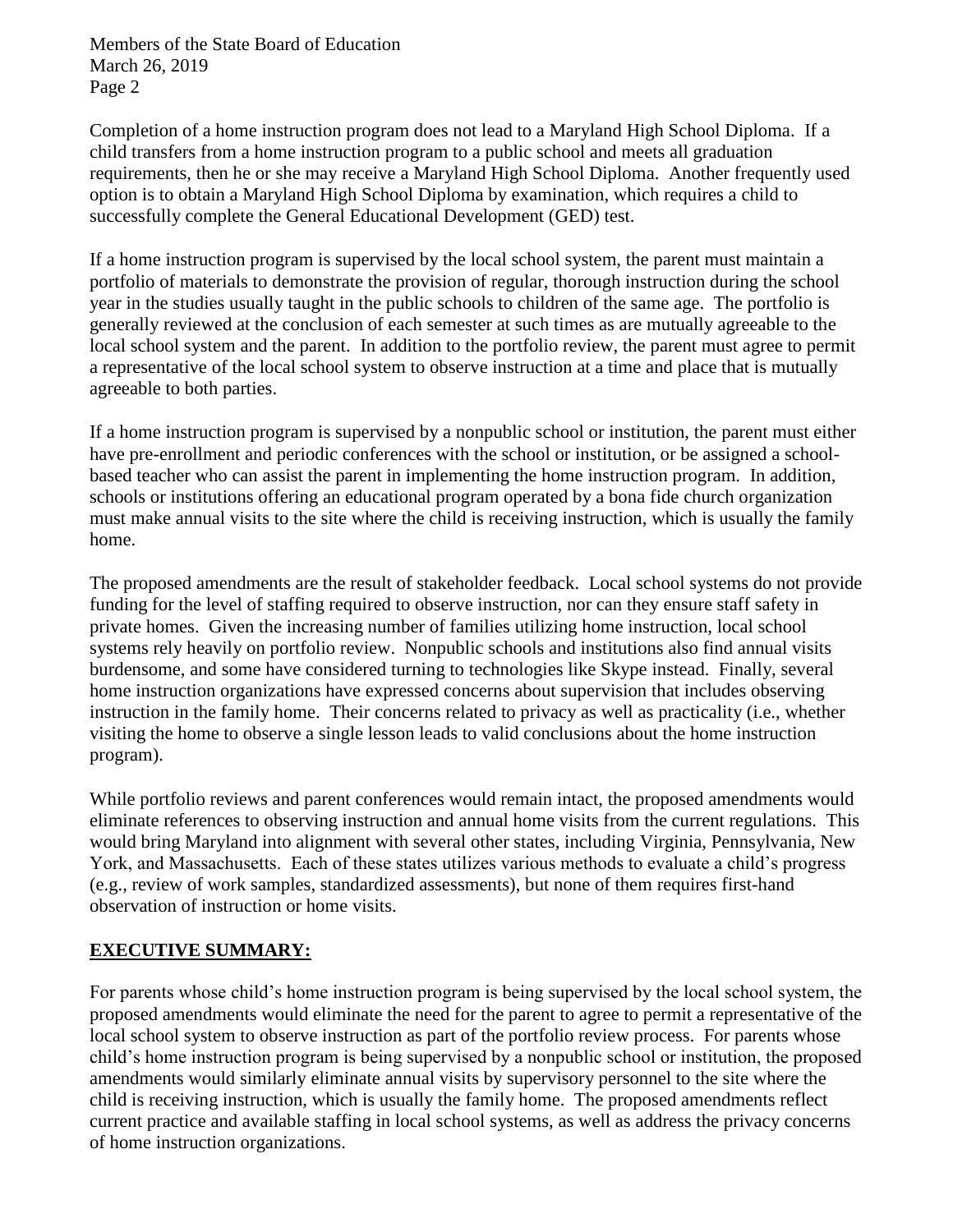Members of the State Board of Education March 26, 2019 Page 3

# **ACTION:**

Request permission to publish proposed amendments to COMAR 13A.10.01.01 and .05, *Home Instruction*.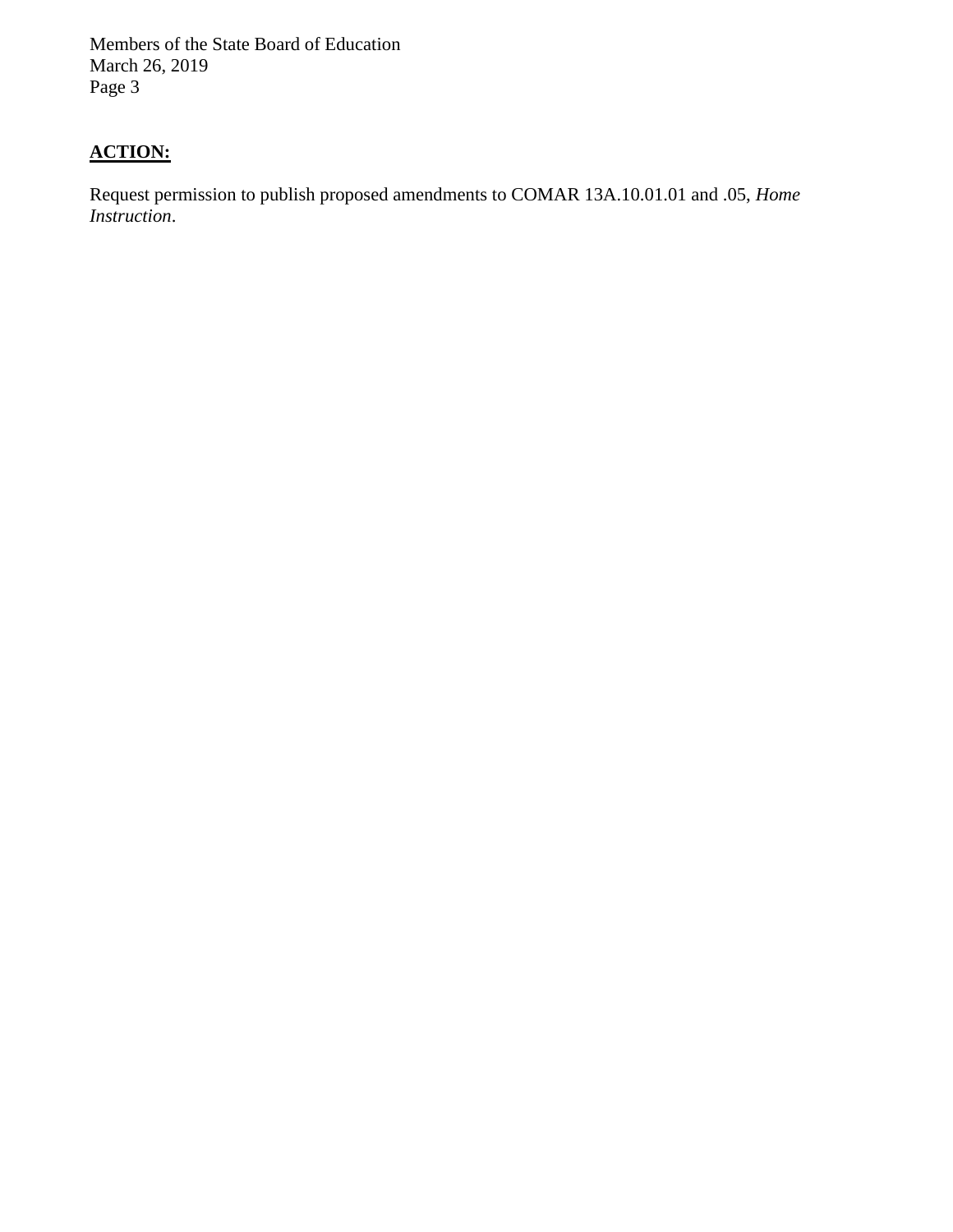*13A.10.01.01* 

### **.01 Home Instruction Program.**

A. Purpose. The purpose of this regulation is to establish a procedure to be used by the superintendent of each local school system to determine if a child participating in a home instruction program is receiving regular, thorough instruction during the school year in the studies usually taught in the public schools to children of the same age.

B. Written Agreement.

(1) A parent or guardian who chooses to provide a home instruction program for his or her child shall initially sign a statement on a form prescribed by the State Department of Education which:

(a) Indicates consent to the requirements set forth in §§C, D, and E of this regulation; and

(b) Shall be submitted to the local superintendent at least 15 days before the beginning of a home instruction program.

(2) Annual Verification. Annually thereafter, before the beginning of the school year, a parent or guardian shall verify the continuation of home schooling for his or her child with the local school superintendent or with the supervising nonpublic school or institution described in Regulation .05 of this chapter.

(3) Change in Status. A parent or guardian shall notify the local school superintendent or the supervising nonpublic school or institution described in Regulation .05 of this chapter if a change occurs in the home school status of a child during the school year.

C. Instruction Program.

(1) The home instruction program shall:

(a) Provide regular, thorough instruction in the studies usually taught in the public schools to children of the same age;

(b) Include instruction in English, mathematics, science, social studies, art, music, health, and physical education; and

(c) Take place on a regular basis during the school year and be of sufficient duration to implement the instruction program.

(2) The home instruction program may include enrollment on a part-time or full-time basis in courses offered by accredited or unaccredited colleges.

D. Educational Materials.

(1) A parent or guardian who chooses to provide a home instruction program for his or her child shall maintain a portfolio of materials which:

(a) Demonstrates the parent or guardian is providing regular, thorough instruction during the school year in the areas specified in  $\S C(1)$ ;

(b) Includes relevant materials, such as instructional materials, reading materials, and examples of the child's writings, worksheets, workbooks, creative materials, and tests; and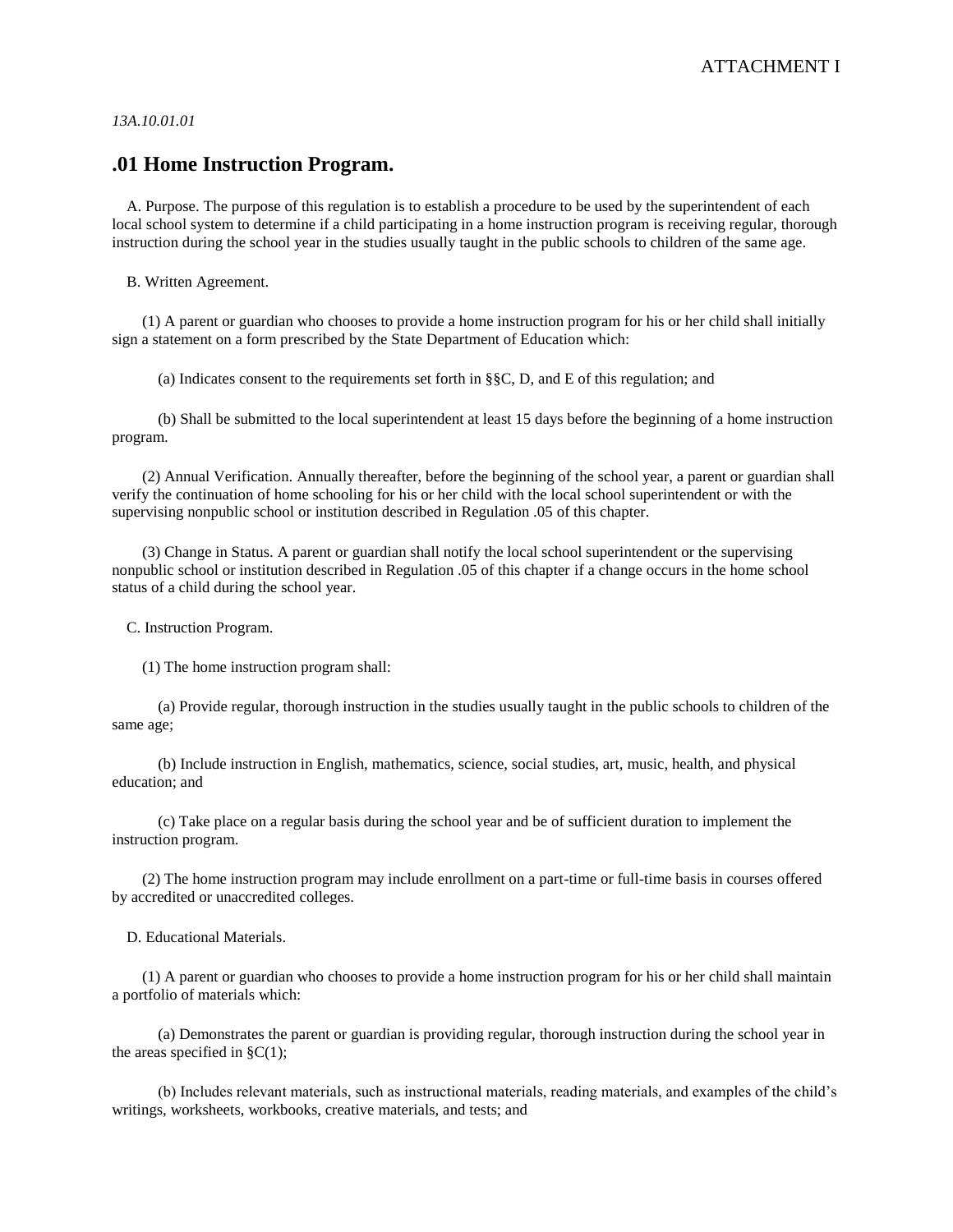(c) Shall be reviewed by the local superintendent or the superintendent's designee at the conclusion of each semester of the local school system at such times as are mutually agreeable to the local superintendent or designee and the parent or guardian.

(2) A parent or guardian who chooses to enroll his or her child under §C(2) of this regulation may elect to provide to the local superintendent or the superintendent's designee a copy of a report card or transcript from the accredited or unaccredited college at the conclusion of each semester of the accredited or unaccredited college in lieu of a portfolio of materials for the courses in which the child is enrolled under §C(2) of this regulation.

E. A parent or guardian shall agree to permit a representative of a local school system to review the portfolio of educational materials[,] *and* discuss the instructional program, [and observe instruction] provided that all of the following requirements are met:

(1) The review is at a time and place mutually agreeable to the representative of the local school system and the parent or guardian;

(2) The purpose of the review is to ensure that the child is receiving regular, thorough instruction as set forth in §C; and

(3) There are not more than three reviews during a school year.

F. Additional Requirements. A local school system may not impose additional requirements for home instruction programs other than those in these regulations.